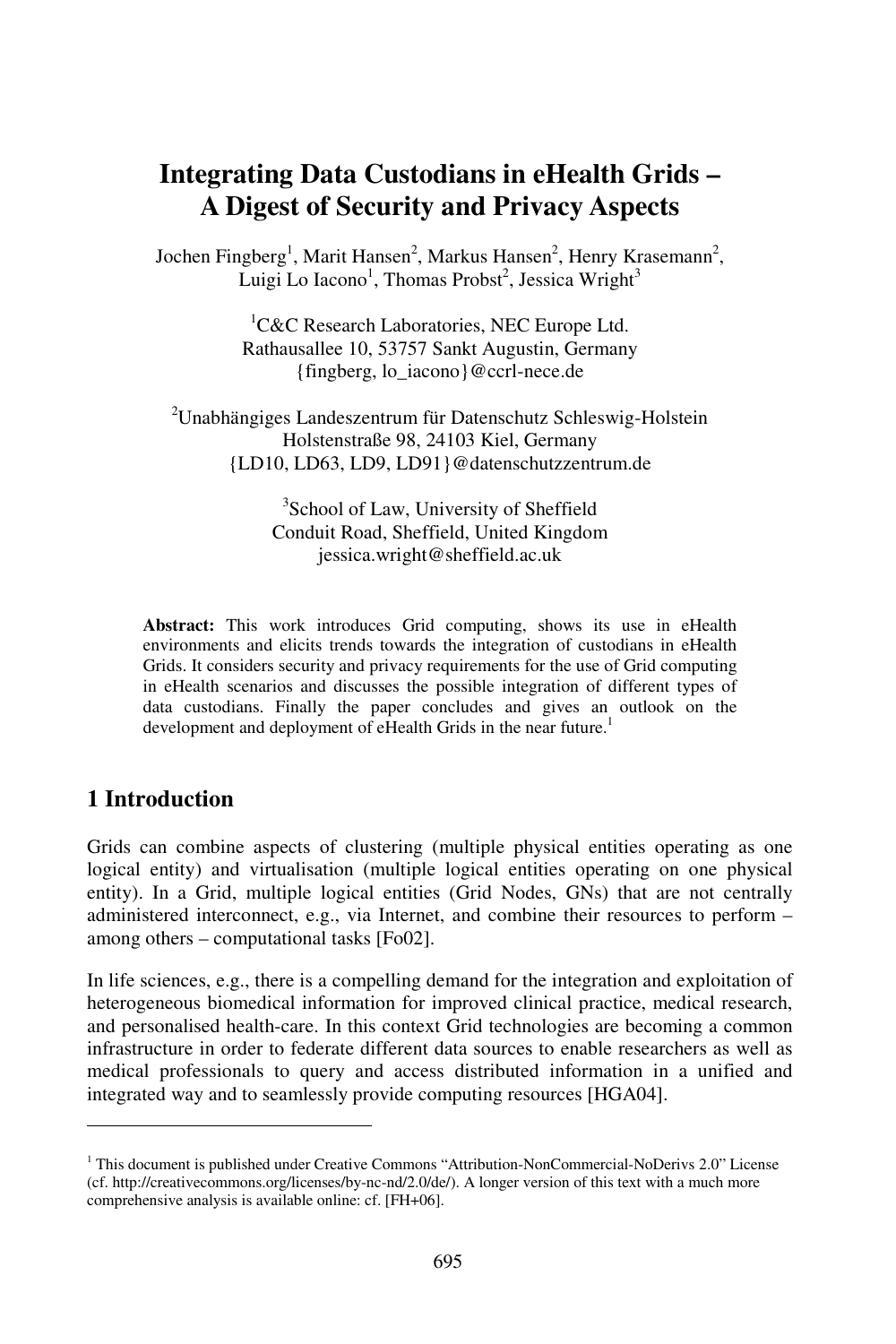The extremely distributed nature of Grids makes the control of personally identifiable information (PII) of a patient particularly difficult. Furthermore Grids incorporate an "amplifying" character meaning that the federated and integrated infrastructure also might enable unauthorised data collection and correlation which might enable mining pseudonymised patient data and turning them into PII by accumulating identifiable information. These specific conditions have to be considered when designing or deploying pseudonymisation mechanisms.

The medical practitioner sending information to the Grid has a duty of confidentiality towards his/her patients. The World Medical Association International Code of Medical Ethics states that a physician shall "preserve absolute confidentiality on all he knows about his patient even after the patient has died" [WMA49]. The patient him/herself has a right to informational privacy. This can be enumerated in many different ways, but is often conceived as a right for the individual to control "to what extent information about them is communicated to others" [We+70].

Considering these principles it is evident that the patient must give proper informed consent to the processing of information, and be able to control through choice the information that emanates from him/her. These principles can, however, be outweighed by other competing interests. These could include the patient's best interests and the public interest. It is often argued, for example, that medical research is in the public interest. However, the principle of personal autonomy is frequently highlighted as important in recent international statements on bioethics, for example the UNESCO Declaration on Bioethics and Human Rights states in Article 5 that "[t]he autonomy of persons to make decisions … is to be respected" [UN05]. Informed consent is therefore still seen as a *prima facie* rule when it comes to either medical treatment or research.

This means that, as far as possible, patients should be informed about and allowed control over the processing of their own information. Appropriate technical and security measures must be put in place to ensure safeguards to help protect privacy, as patient consent does not obviate the requirements that data be kept securely.

Current practice is that the patient's PII is provided for medical research after signing an informed consent form. This is bound to well-defined purposes and mostly to a rather short-term time-frame in accordance with the length of the research project. As longterm research collaborations are becoming increasingly important in some areas of medical research, the handling of informed consent forms might not be as feasible. The patient may not be able to take in all the information necessary to give proper consent to these future uses of his/her data, despite them being known at the time of collection. A larger discussion is needed on the impact of new Grid technologies and ICT-driven research on patient understanding. It is also questionable how it can be ensured that the patient data are used solely for the agreed purposes and that the patient does not lose the control over his data in the context of the Grid.

To overcome these problems, trusted third parties in the form of electronic data custodians in charge of taking care of confided data or managing security configuration might provide an efficient solution.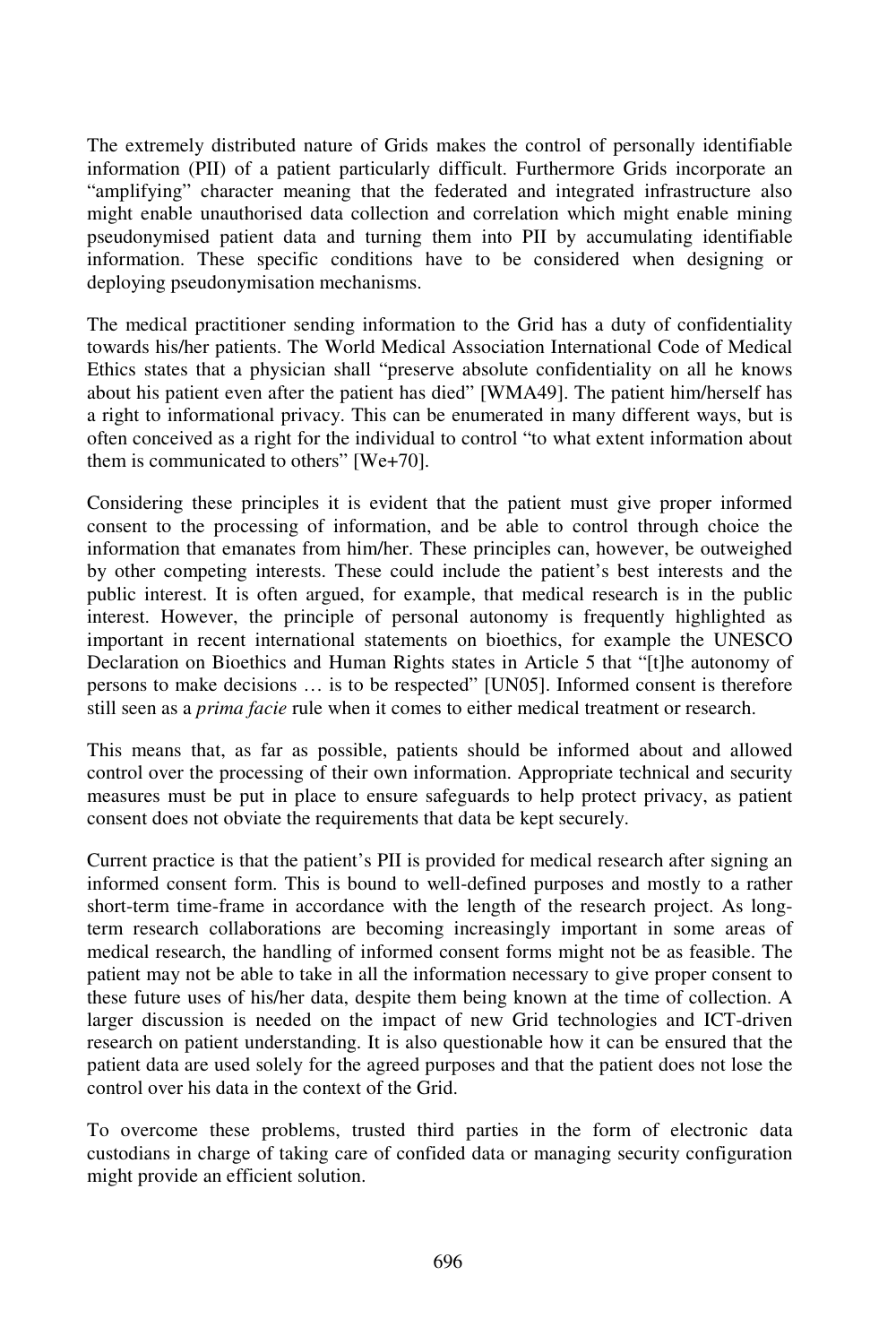# **2 eHealth Grids and Custodians**

#### **2.1 Scenarios**

Scenarios for eHealth Grids can be categorised according to their goals which include the improvement of clinical practice, medical research and personalised health-care. To enhance, for example, clinical practice and medical research, new technologies are used to incorporate imaging and simulations into diagnosis [HGA04]. Assume, for example, that including blood flow simulations based on scanned images in a patient's examination would aid the clinician to deduce the most appropriate and maybe costefficient treatment plan. Since these kinds of simulations are very complex and require a lot of computational resources, they are usually conducted by specialised service providers located outside of the attending hospital or physician. Thus, eHealth Grids serve – instead of an ordinary laboratory – the needs of the hospital or medical practitioners, and are commissioned by them.

- In the *clinical treatment scenario* the patient is referred to a specialist who retrieves the patient's data for further analysis by invoking – possibly located outside the specialist's domain – corresponding compute, analysis and simulation services. Furthermore the specialist's decision-support system will include other information sources so that he/she is finally able to give the diagnosis and then suggests treatment options.
- A path through a *medical research scenario* may include the federation of various biomedical data sources such as gene sequences in order to find correlations between the patient characteristics and the targeted research goal.
- Industrial *scenarios including drug discovery or health equipment design* may access biomedical databases and medical research resources in order to improve their existing products or even develop totally new ones.



Figure 1: Main Roles in the Clinical Treatment Grid Scenario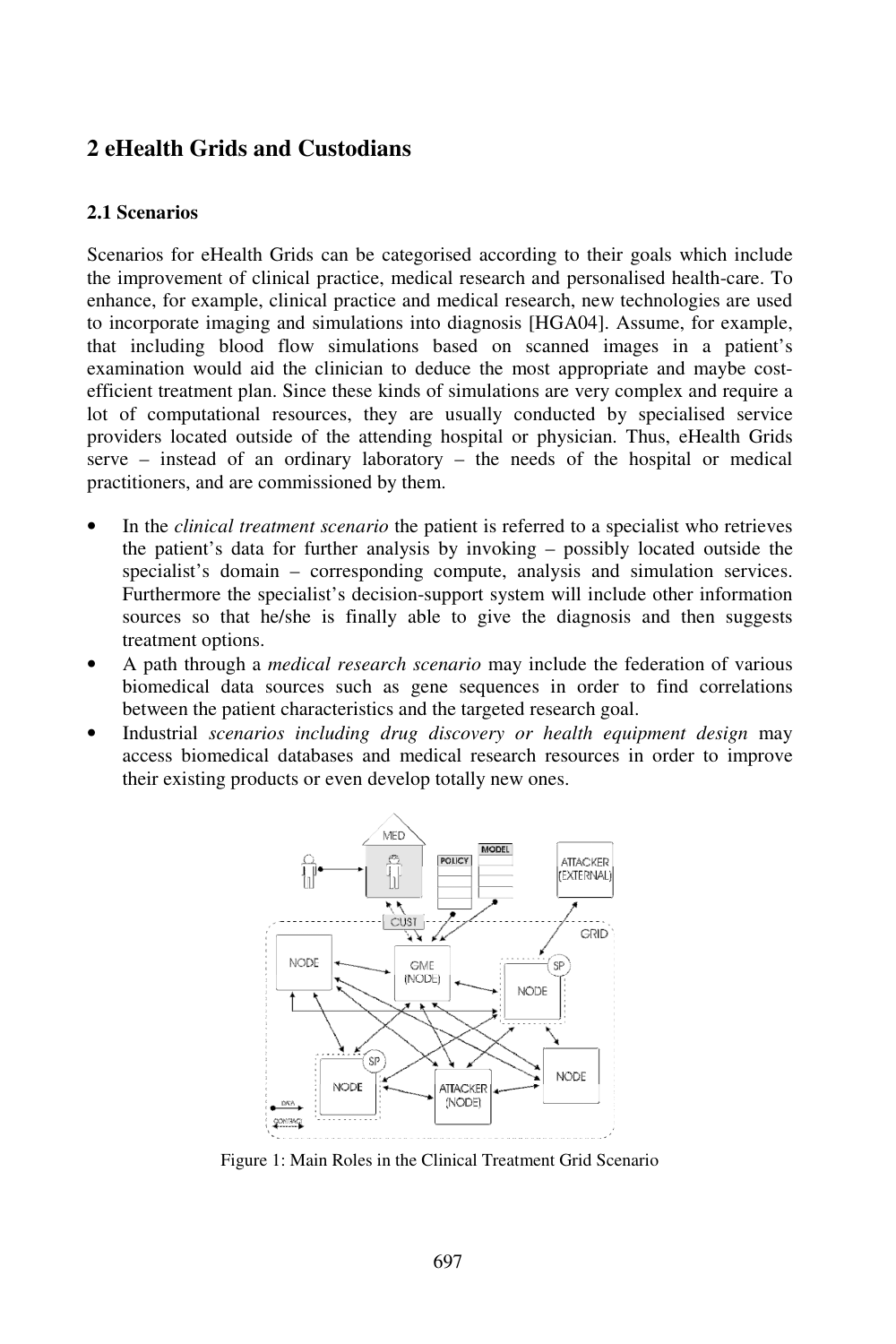Focusing on the clinical treatment scenario, the main roles, machines, and objects involved in health-care environments supported by eHealth Grids can be deduced (see Figure 1): The *patient* presents himself and thereby his PII to a *medical practitioner (MED)*, e.g., in a hospital. To analyse the data, the medical practitioner establishes a contract with a *Grid provider* who is operating a *Grid NODE (GN)* as a *Grid Management Entity (GME)*. The PII as well as a processing *model* (offered by the *model provider* who also may be the practitioner himself) and a *policy* get transmitted to the GME. The GME allocates resources within the Grid and transmits data and processing instructions to other GNs. The GNs might have a *security policy (SP)* of their own to prevent them from providing resources for unsolicited tasks. The GME should be aware of such restrictions and should not allocate resources.

The GNs are interconnected and–according to the processing instructions they received – communicate with each other to solve the computational problem and transmit the results back to the GME which combines them and forwards them to the medical practitioner. Furthermore, *attackers* (external or within the Grid) may want to intercept communication, gain access to the data, or manipulate data, processing and results to spy out or even sabotage certain research. A possible task of a *custodian (CUST)* is to manage identifiers or pseudonyms, see e.g., [PR+05]: As an intermediary, he/she pseudonymises medical data before they are transmitted from the medical practitioner to the GME and the GNs and de-pseudonymise their reported results before delivering them to the MED.

#### **2.2 Relevant Privacy and Security Properties of eHealth Grids**

According to our setting, the principal (i.e., the medical practitioner) is not in charge of processing patient data through a Grid model himself. So the principal commissions a Grid to perform the task by making a contract with the GME. This contract typically includes privacy and security requirements to be fulfilled by the GME itself and the GNs (for an example analysis of privacy and security issues in a medical Grid cf. [HC+04]). Involving a custodian will require appropriate contracts between principal, custodian and GME. Depending on the tasks of the custodian, some of privacy and security requirements might be burdened onto the custodian. An important factor is the degree of technical and/or organisational control of the GME over the GNs [cf. e.g., EGA05], or in other words the degree of autonomy of the GNs and their providers.

Even in the case of full digital control of the GME over the GNs there are differences to the scenario where the tasks are fulfilled directly in a laboratory associated to the hospital, as the GNs may be located in various places:

- The GME usually has no full physical control over the remote GN machines.
- The GNs may be located in multiple nations and therefore various legislative areas.
- The GNs require network access to exchange software and data which also opens ways for potential attacks.

The custodian can address some of these differences, e.g., by managing PII and keeping them away from the GME and the GNs. This would bypass problems of different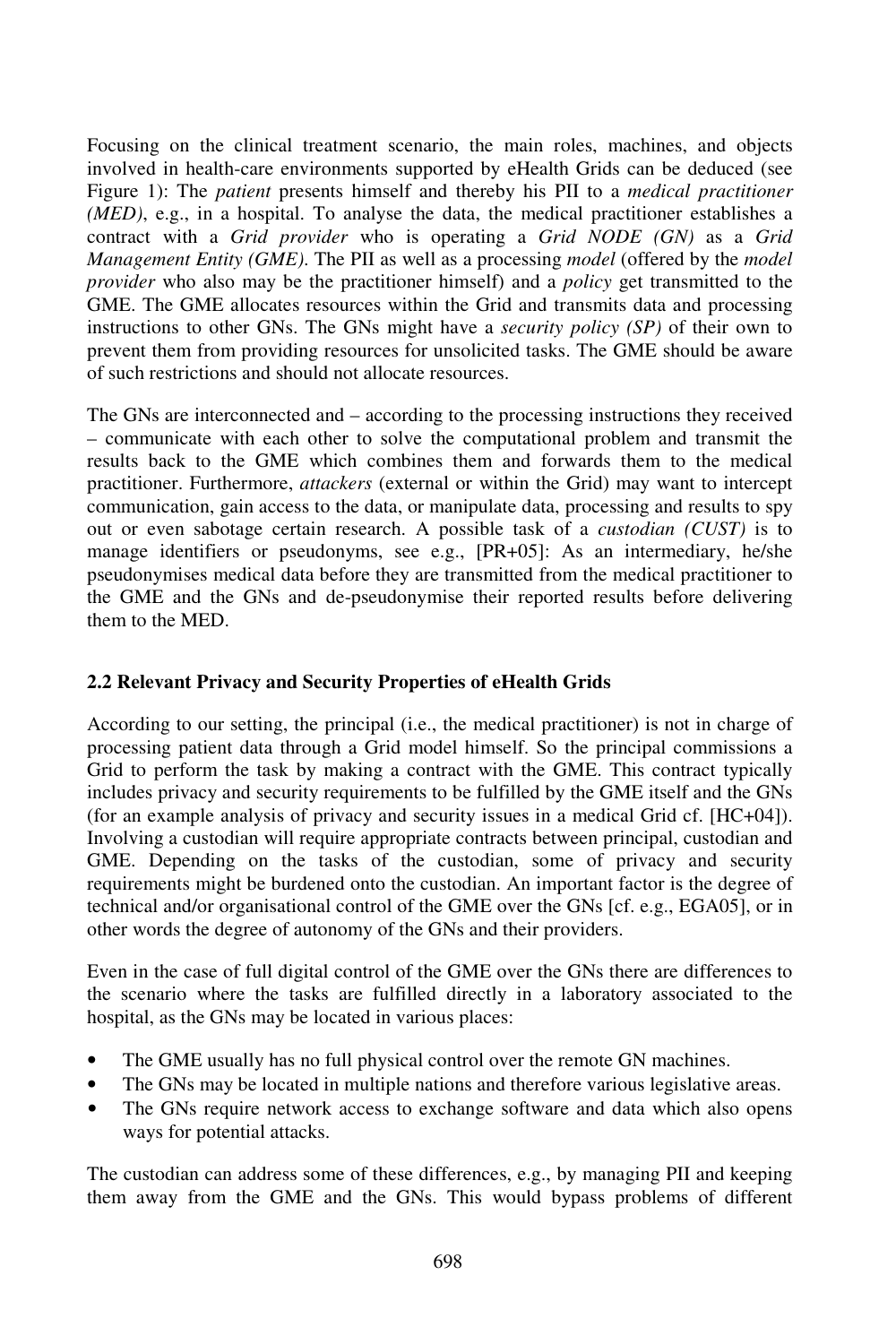legislative areas. Also security issues such as software distribution and security configuration of GNs distrusting their GME might be handled by a custodian. However, other security aspects, e.g., the correctness and availability of computational results from GNs cannot be guaranteed by the custodian.

# **3 Approaches for Solutions**

Especially in cases of PII to be distributed and processed, the GME must be able to safeguard that the data cannot be accessed by unauthorised third parties, e.g., operators of other GNs. As technical considerations will face worse problems than those the media industry tries to conquer, using Digital Rights Management or similar methods to protect PII will be required. This implies that the GME has to define a policy the GNs have to comply with and that the Grid environment, i.e. the set of protocols and tools that allow for interoperation of the nodes, has to have a policy enforcement mechanism. Also, the GNs should have a policy of "acceptable" tasks, e.g., "military research tasks will always be rejected while medical research tasks can be accepted if they do not have to do with birth control and if idle resources are available". Furthermore, the Grid environment should be aware of policies the nodes have to comply with, such as different legal implications in different countries. For example, PII may only be exported from the European Economic Area under certain circumstances.

Taking into account privacy and security principles, data processing in eHealth Grids has to be supported by a variety of measures. The current solution of getting the individuals' consent for processing their PII is questionable because this would require that everybody really understands the risks. Instead, data minimisation techniques should be applied which may rely on a third party as a custodian.

We understand "custodian" as an independent and trustworthy third party taking care of provided data (including software and configuration data), processing them in an agreedupon manner, ensuring that provided data are used only for the agreed-upon purpose in the agreed-upon time period, are not forwarded to unauthorised parties, and are protected from external and internal attacks.

A primary task for a custodian could be to (reversibly) detach PII from the data for the duration of the processing. There are several possibilities, depending on the structure of the medical data and the computational task.

1. *Pseudonymisation*, i.e. exchanging names and other identifiers through the use of pseudonyms, and back, when transmitting data between practitioner and GME, to enable linkage between data relating to the same pseudonyms and to make reidentification possible e.g., for communicating the data processing results to the user. Pseudonymisation includes the administration of the relationship between identifying data and pseudonyms. If necessary, multiple pseudonyms can be used. This task might include not only the modification of meta data such as file names containing PII, but also modification of medical data that are considered as "originals", e.g., change of patient names in a X-ray picture. Depending on the data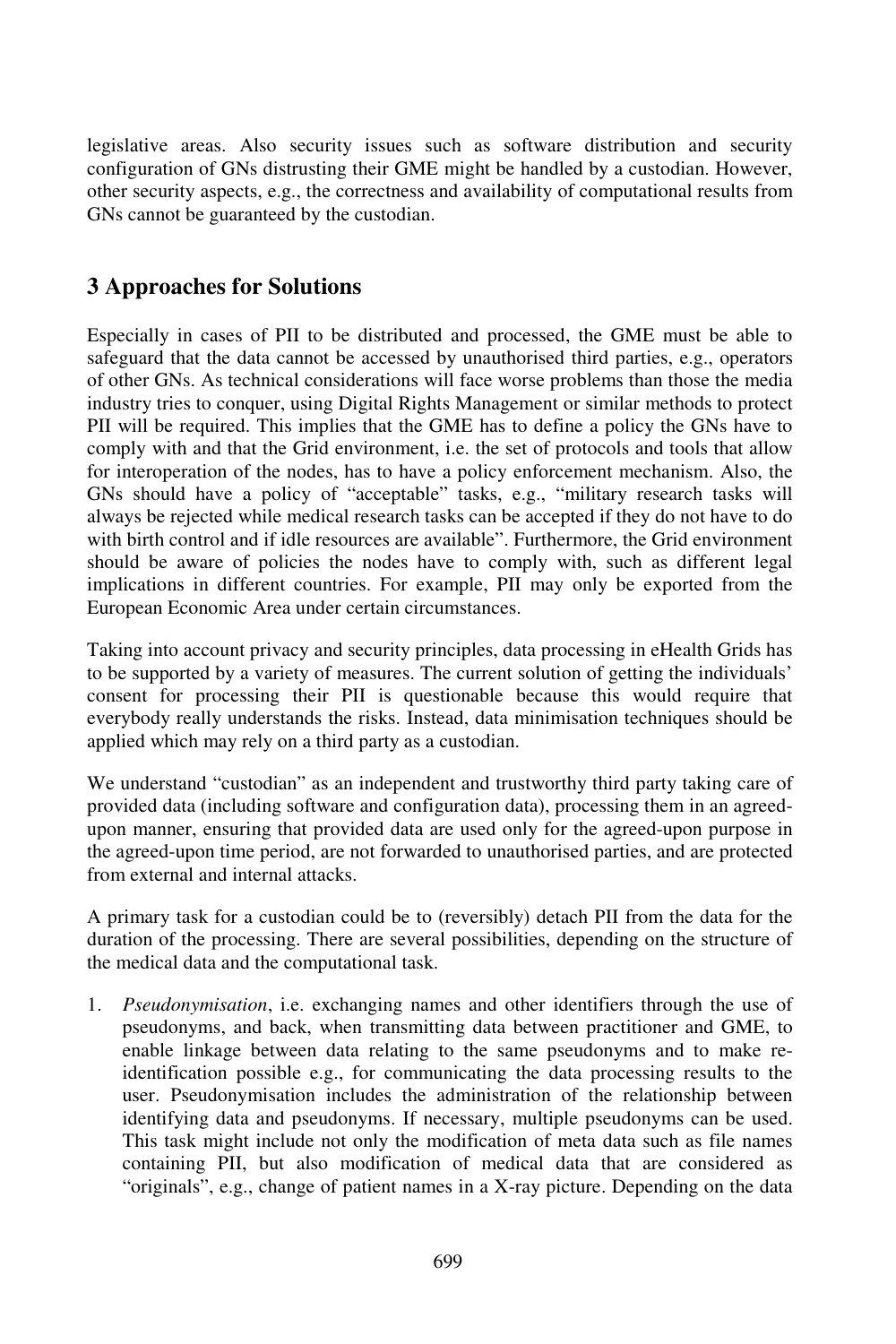structure, this can be a difficult task e.g., if the patient's name is included in the picture as a watermark.

- 2. *Segmenting* the computational tasks and processes and dispatching them to the GME or GNs in a way that the tasks reveal no PII, (e.g., dispatching an image in small parts to different GNs/GME ([HGA04], Chapter 8.11)). It depends on the computational model if segmentation into pieces can prevent identification.
- 3. *Pre- and post-processing* of computational tasks in a way that the remaining data cannot reveal PII. This is similar to the previous option, could also include "encryption" / "decryption" processes by manipulating the computational tasks and data in a way that they can be performed by the GNs or GME (e.g., a random change of scale), but neither input data nor results reveal PII.

Note that while reliably removing the link from PII to the related patient is relatively easy with most alphanumeric data, it is impossible with, e.g., biometric data such as a tomographic scan of a head, where – while the single "slice" does not necessarily allow one to recognise the person – the whole set of "slices" allows for computation of a 3D model making the person identifiable. Just removing the name from certain data does not make them anonymous, i.e., non-identifiable.

Another task for a custodian could be to offer a trustworthy archive for the huge data amounts which may occur in Grid computing, e.g., a central repository storing medical data from different hospitals as a third party (outsourcing). This requires multi-client capability of the registrar in order to keep files separate between different clients.

All these tasks (pseudonymisation, segmentation, pre-processing, storage etc.) may be executed by the hospital itself or on contractual bases by a data processor on behalf of the hospital. But there may be several advantages of using a custodian as defined in the beginning of this section:

- As a security and privacy expert, a custodian might have a deeper knowledge of the specific legal and security requirements and do a better service.
- A custodian can help to overcome internal conflicts in a hospital, including conflicts of interests of different departments (e.g., a demand of the finance department to get the actual address of a patient from research files).
- A custodian serving multiple hospitals can simplify and thereby cheapen the transmission of pseudonymised (or anonymised) data for research purposes inbetween research facilities, as the data formats of the pseudonymisation/anonymisation are compatible. This includes also the uses of multiple GME infrastructures operating on the same data, e.g., for benchmarking computational complexity and accuracy of different algorithms.

From the legal perspective the custodian must not have own interests in the patients' data, but has to demonstrate its independency and reliability. Of course appropriate contracts which regulate the obligations of all parties involved must be set up before data processing starts. The custodian will also have to adhere to data protection law, including the support of the patient's right to access.